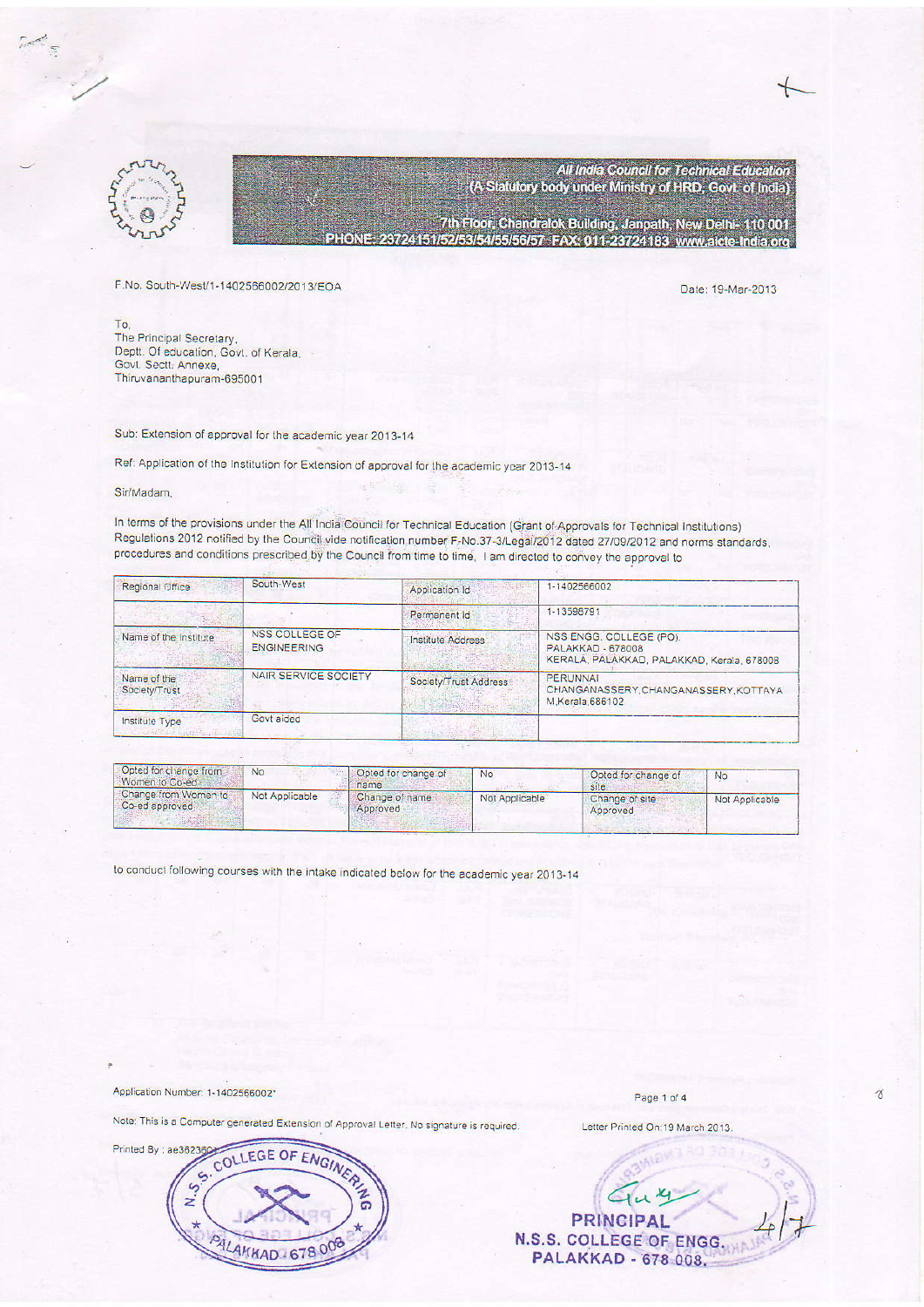All India Council for Technical Education<br>(A Statutory body under Ministry of HRD, Govt. of India)





7th Floor, Chandralok Building, Janpath, New Delhl- 110 001<br>NE: 23724151/52/53/54/55/56/57 FAX: 011-23724183 www.aicte-India.org PHO

≪r

| Application Id: 1-1402566002                          |           |                                           | Course                                                                        |                                        | <b>Companies</b> And A                          |                |                              |                |           |                       |
|-------------------------------------------------------|-----------|-------------------------------------------|-------------------------------------------------------------------------------|----------------------------------------|-------------------------------------------------|----------------|------------------------------|----------------|-----------|-----------------------|
| Program                                               | Shift     | Level                                     |                                                                               | Full/Part Time                         |                                                 | Intake 2012-13 | Intake Approved for<br>13-14 | $\overline{g}$ | PIO       | Foreign Collaboration |
| <b>ENGINEERING</b><br><b>AND</b><br><b>TECHNOLOGY</b> | 1st Shift | <b>POST</b><br><b>GRADUATE</b>            | <b>COMMUNICATI</b><br><b>ONS</b><br><b>ENGINEERING</b>                        | <b>FULL</b><br>TIME                    | Calicut University,<br>Calicut                  | 18             | 18                           | No             | No        | No                    |
| <b>ENGINEERING</b><br><b>AND</b><br><b>TECHNOLOGY</b> | 1st Shift | <b>POST</b><br><b>GRADUATE</b>            | <b>COMPUTER</b><br><b>INTEGRATED</b><br><b>MANUFACTURI</b><br>NG              | FULL<br>TIME                           | Calicut University.<br><b>Calicut</b><br>til at | 18             | 18                           | No.            | No        | No                    |
| <b>ENGINEERING</b><br><b>AND</b><br><b>TECHNOLOGY</b> | 1st Shift | POST<br><b>GRADUATE</b><br>$\mathbb{R}^n$ | <b>COMPUTER</b><br><b>SCIENCE AND</b><br><b>ENGINEERING</b>                   | FULL.<br><b>TIME</b>                   | Calicut University,<br>Calicut                  | 18             | 18                           | No.            | <b>No</b> | <b>No</b>             |
| <b>ENGINEERING</b><br><b>AND</b><br><b>TECHNOLOGY</b> | 1st Shift | POST<br><b>GRADUATE</b>                   | <b>INSTRUMENTA</b><br><b>TION AND</b><br><b>CONTROL</b><br><b>ENGINEERING</b> | <b>FULL</b><br>TIME                    | Calicut University,<br>Calicut                  | 18             | 18                           | <b>No</b>      | <b>No</b> | <b>No</b>             |
| <b>ENGINEERING</b><br><b>AND</b><br><b>TECHNOLOGY</b> | 1st Shift | POST<br><b>GRADUATE</b>                   | <b>POWER</b><br><b>ELECTRONICS</b>                                            | <b>FULL</b><br>TIME                    | Calicut University,<br>Calicut                  | 18             | 18                           | No             | <b>No</b> | No.                   |
| <b>ENGINEERING</b><br><b>AND</b><br><b>TECHNOLOGY</b> | 1st Shift | <b>POST</b><br><b>GRADUATE</b>            | <b>STRUCTURAL</b><br><b>ENGINEERING</b>                                       | <b>FULL</b><br>TIME<br><b>Birthday</b> | Calicut University,<br>Calicut                  | 18             | 18                           | No             | <b>No</b> | <b>No</b>             |
| <b>ENGINEERING</b><br>AND.<br><b>TECHNOLOGY</b>       | 1st Shift | <b>UNDER</b><br><b>GRADUATE</b>           | CIVIL<br><b>ENGINEERING</b>                                                   | <b>FULL</b><br>TIME                    | Calicut University.<br>Calicut                  | 90             | 90                           | <b>No</b>      | <b>No</b> | No                    |
| <b>ENGINEERING</b><br><b>AND</b><br><b>TECHNOLOGY</b> | 1st Shift | <b>UNDER</b><br><b>GRADUATE</b>           | <b>COMPUTER</b><br><b>SCIENCE AND</b><br><b>ENGINEERING</b>                   | <b>FULL</b><br>TIME                    | Calicut University,<br>Calicut                  | 60             | 60                           | <b>No</b>      | <b>No</b> | <b>No</b>             |
| <b>ENGINEERING</b><br><b>AND</b><br><b>TECHNOLOGY</b> | 1st Shift | <b>UNDER</b><br><b>GRADUATE</b>           | <b>ELECTRICAL</b><br>AND.<br><b>ELECTRONICS</b><br><b>ENGINEERING</b>         | <b>FULL</b><br>TIME                    | Calicut University,<br>Calicut                  | 90             | 90                           | No             | No        | No                    |

Application Number: 1-1402566002\*

Page 2 of 4

Letter Printed On:19 March 2013. Note: This is a Computer generated Extension of Approval Letter, No signature is required.





 $5/7$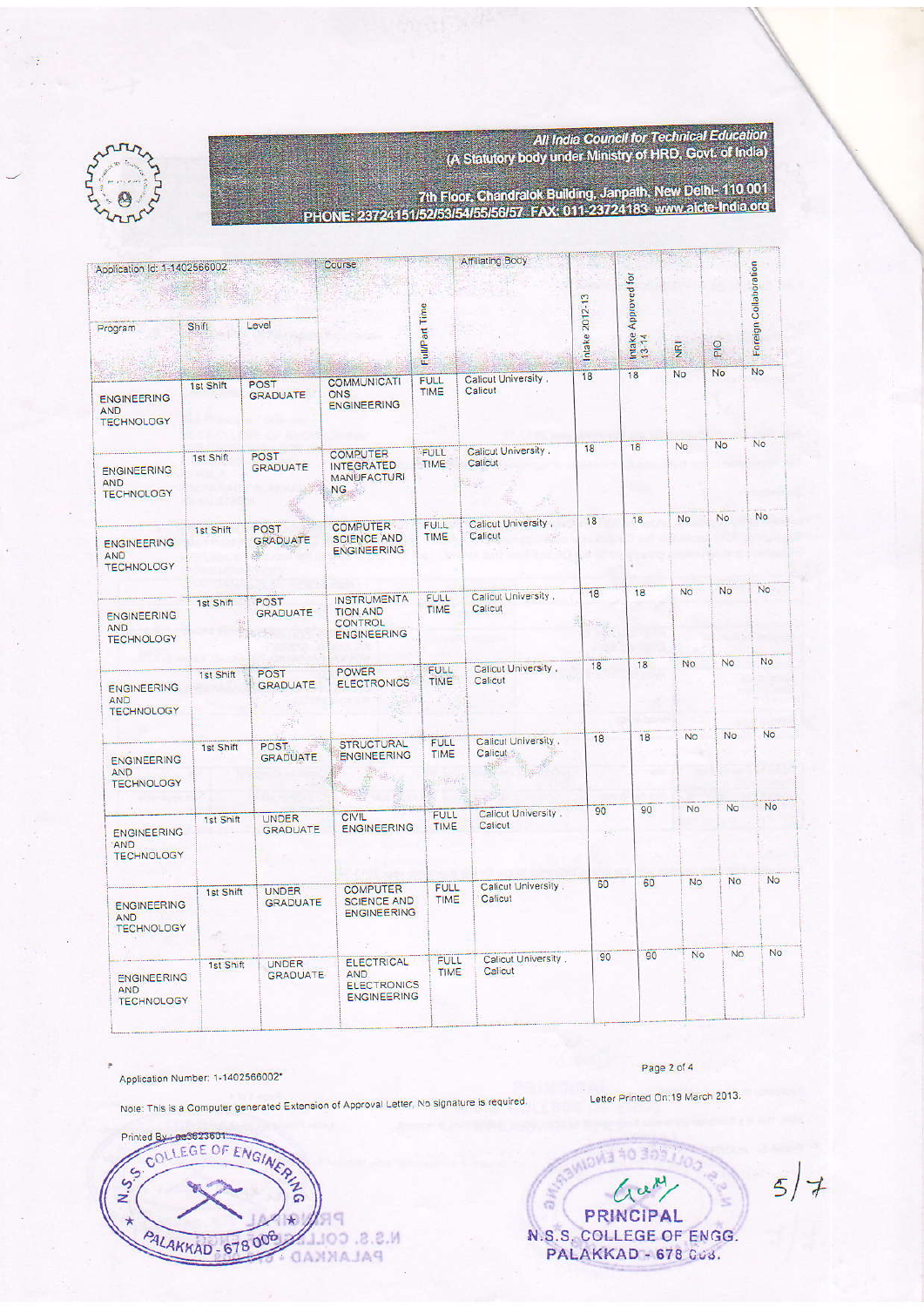

## All India Council for Technical Education (A Statutory body under Ministry of HRD, Govt. of India)

7th Floor, Chandralok Building, Janpath, New Delhi-110 001 ONE: 23724151/52/53/54/55/56/57 FAX: 011-23724183 www.aicte-India.org

| Application Id: 1-1402566002                          |              | Course                          | Affiliating Body                                                       |                      |                                |                          |                        |               |     |                       |
|-------------------------------------------------------|--------------|---------------------------------|------------------------------------------------------------------------|----------------------|--------------------------------|--------------------------|------------------------|---------------|-----|-----------------------|
| Program                                               | <b>Shift</b> | Level                           |                                                                        | <b>FullPart Time</b> |                                | 2012-13<br><b>Intake</b> | Approved for<br>Intake | $\frac{a}{2}$ | PIO | Foreign Collaboration |
| <b>ENGINEERING</b><br>AND<br><b>TECHNOLOGY</b>        | 1st Shift    | <b>UNDER</b><br><b>GRADUATE</b> | <b>ELECTRONICS</b><br>8<br><b>COMMUNICATI</b><br>ON ENGG               | <b>FULL</b><br>TIME  | Calicut University,<br>Calicut | 90                       | 90                     | <b>No</b>     | No. | <b>No</b>             |
| <b>ENGINEERING</b><br><b>AND</b><br><b>TECHNOLOGY</b> | 1st Shift    | <b>UNDER</b><br><b>GRADUATE</b> | <b>INSTRUMENTA</b><br><b>TION AND</b><br>CONTROL<br><b>ENGINEERING</b> | <b>FULL</b><br>TIME  | Calicut University,<br>Calicut | 60                       | 60                     | <b>No</b>     | No. | No                    |
| <b>ENGINEERING</b><br><b>AND</b><br><b>TECHNOLOGY</b> | 1st Shift    | <b>UNDER</b><br><b>GRADUATE</b> | <b>MECHANICAL</b><br><b>ENGINEERING</b><br>ă.                          | <b>FULL</b><br>TIME  | Calicut University<br>Calicut  | 90                       | 90                     | No.           | No. | No                    |

Validity of the course details may be verified at www.aicte-india.org>departments>approvals  $\bullet$ 

The above mentioned approval is subject to the condition that NSS COLLEGE OF ENGINEERING shall follow and adhere to the Regulations, guidelines and directions issued by AICTE from time to time and the undertaking / affidavit given by the institution along with the application submitted by the institution on portal.

In case of any differences in content in this Computer generated Extension of Approval Letter, the content/information as approved by the Executive Council / General Council as available on the record of AICTE shall be final and binding.

Strict compliance of Anti-Ragging Regulation:- Approval is subject to strict compliance of provisions made in AICTE Regulation notified vide F. No. 37-3/Legal/AICTE/2009 dated July 1, 2009 for Prevention and Prohibition of Ragging in Technical Institutions. In case Institution fails to take adequate steps to Prevent Ragging or fails to act in accordance with AICTE Regulation or fails to punish perpetrators or incidents of Ragging, it will be liable to take any action as defined under clause 9(4) of the said Regulation.

(Dr. Kuncheria P. Isaac)

Member Secretary, AICTE

Copy to:

1. The Regional Officer, All India Council for Technical Education Health Centre Building **Bangalore University Campus** 

Application Number: 1-1402566002-<br>
2.8.M PALAKAD - 678 6

**JASIONISS** 



Letter Printed On:19 March 2013.

Page 3 of 4

 $u$  K PRINCIPAL 813-GAND N.S.S. COLLEGE OF ENGG. **PALAKKAD - 678 008.**